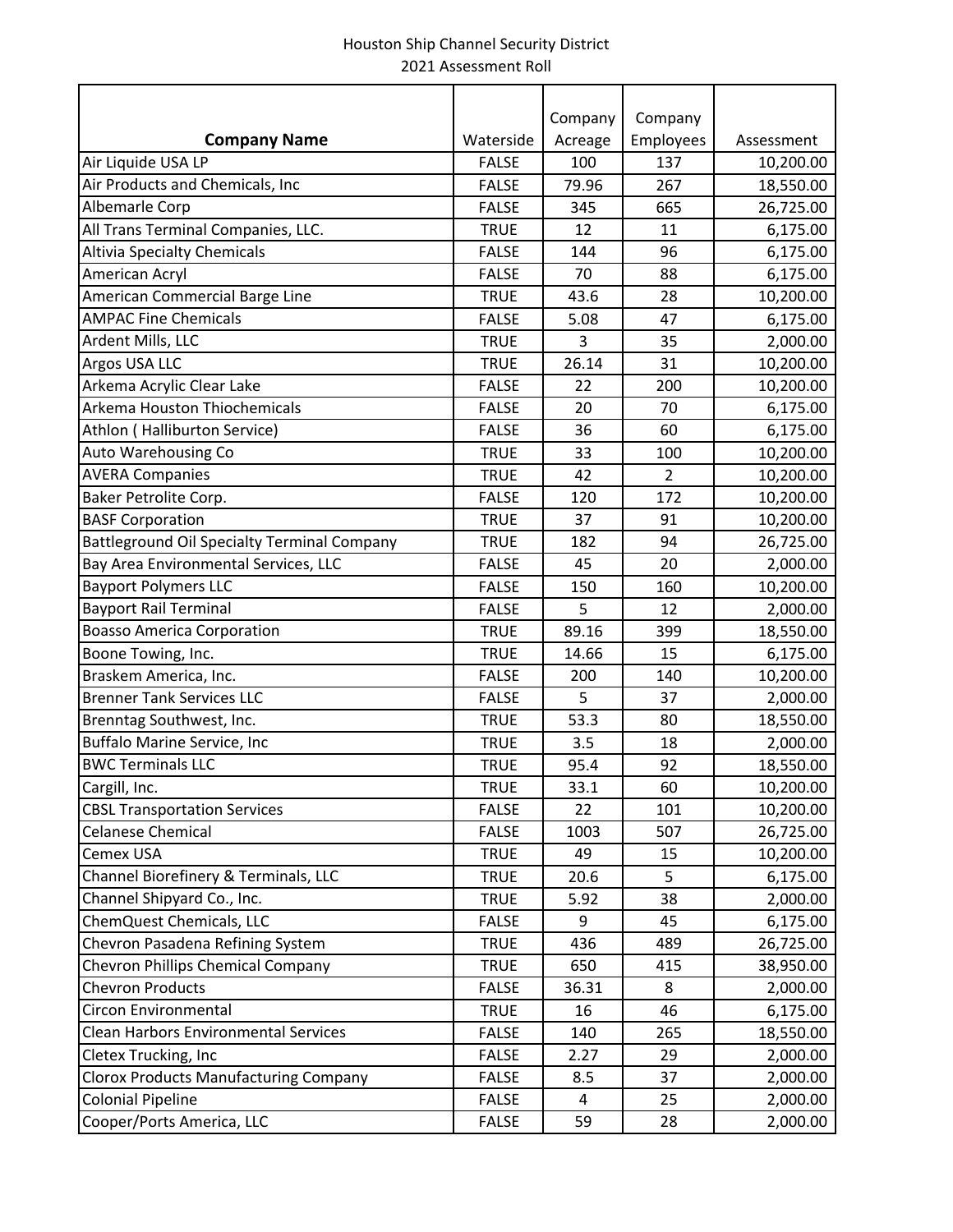| <b>Cronimet USA</b>                         | <b>TRUE</b>  | 5.75   | 16   | 2,000.00   |
|---------------------------------------------|--------------|--------|------|------------|
| Delta Companies Group                       | <b>FALSE</b> | 9.2    | 120  | 10,200.00  |
| Derichebourg Recycling USA, Inc.            | <b>TRUE</b>  | 20     | 45   | 6,175.00   |
| <b>DHL Supply Chain</b>                     | <b>FALSE</b> | 53.7   | 115  | 10,200.00  |
| <b>Dianal America</b>                       | <b>FALSE</b> | 15     | 64   | 6,175.00   |
| Dixie Chemical Company, Inc.                | <b>FALSE</b> | 45     | 200  | 10,200.00  |
| Dow Chemical                                | <b>FALSE</b> | 716    | 936  | 26,725.00  |
| DXI Industries, Inc.                        | <b>FALSE</b> | 33     | 70   | 6,175.00   |
| E.I. Du Pont de Nemours & Company           | <b>FALSE</b> | 11     | 93   | 6,175.00   |
| E.R. Carpenter, L.P.                        | <b>FALSE</b> | 70     | 130  | 10,200.00  |
| <b>Eco Services Operations LLC</b>          | <b>TRUE</b>  | 47     | 220  | 10,200.00  |
| <b>Empire Stevedoring Inc</b>               | <b>TRUE</b>  | 8.2    | 21   | 2,000.00   |
| Energy Transfer / Houston Fuel Oil Terminal | <b>TRUE</b>  | 334    | 150  | 26,725.00  |
| <b>Enterprise Products</b>                  | <b>TRUE</b>  | 645.39 | 215  | 38,950.00  |
| <b>Eurecat US</b>                           | <b>FALSE</b> | 6.2    | 83   | 6,175.00   |
| Evonik Active Oxygens, LLC                  | <b>FALSE</b> | 81     | 108  | 10,200.00  |
| Evonik Oil Additives USA Inc.               | <b>TRUE</b>  | 14     | 46   | 6,175.00   |
| <b>Excalibar Minerals, LLC</b>              | <b>FALSE</b> | 17     | 22   | 2,000.00   |
| ExxonMobil                                  | <b>TRUE</b>  | 3000   | 4000 | 102,500.00 |
| Flint Hill Resources Houston Chemical, LLC  | <b>FALSE</b> | 50     | 190  | 10,200.00  |
| <b>Foremark Peformance Chemicals</b>        | <b>FALSE</b> | 10.9   | 31   | 2,000.00   |
| G & H Towing Company                        | <b>TRUE</b>  | 0.7    | 1    | 2,000.00   |
| <b>G2O Technologies LLC</b>                 | <b>FALSE</b> | 6.6    | 27   | 2,000.00   |
| <b>General Electric Energy</b>              | <b>TRUE</b>  | 44     | 400  | 18,550.00  |
| GEO Specialty Chemicals, Inc.               | <b>FALSE</b> | 61     | 85   | 6,175.00   |
| Glendale Boat Works, Inc.                   | <b>TRUE</b>  | 3      | 18   | 2,000.00   |
| Goodyear Tire & Rubber Company              | <b>FALSE</b> | 186    | 473  | 18,550.00  |
| Greens Bayou Pipe Mill                      | <b>TRUE</b>  | 24.3   | 75   | 6,175.00   |
| <b>Gulf Stream Marine</b>                   | <b>TRUE</b>  | 22.13  | 100  | 10,200.00  |
| <b>Gulf Winds International</b>             | <b>FALSE</b> | 26.882 | 74   | 6,175.00   |
| Haldor Topsoe Inc.                          | <b>FALSE</b> | 36     | 130  | 10,200.00  |
| Hansen-Mueller Company                      | TRUE         | 17     | 11   | 6,175.00   |
| <b>Harley Marine Gulf</b>                   | <b>TRUE</b>  | 3.1    | 15   | 2,000.00   |
| Hartree Channelview LLC                     | <b>TRUE</b>  | 30.25  | 42   | 10,200.00  |
| Heniff Transportation Systems, LLC          | <b>FALSE</b> | 25     | 70   | 6,175.00   |
| Hexion Inc.                                 | <b>TRUE</b>  | 34     | 167  | 10,200.00  |
| Houston Ammonia Terminal, L.P.              | <b>TRUE</b>  | 1.8    | 11   | 2,000.00   |
| Houston Cement Company, L.P.                | <b>TRUE</b>  | 100    | 22   | 18,550.00  |
| Houston Fleeting Services, LLC              | <b>TRUE</b>  | 25.1   | 80   | 10,200.00  |
| <b>Houston Mooring Company</b>              | <b>TRUE</b>  | 1.32   | 15   | 2,000.00   |
| HOYER Global (USA), Inc                     | <b>FALSE</b> | 15     | 85   | 6,175.00   |
| Huntsman International, LLC                 | <b>FALSE</b> | 4.5    | 55   | 6,175.00   |
| <b>Industrial Realty Group</b>              | <b>TRUE</b>  | 30     | 9    | 10,200.00  |
| <b>INEOS Olefins and Polymers USA</b>       | <b>TRUE</b>  | 567    | 677  | 38,950.00  |
| Ingenia Polymers, Inc.                      | <b>FALSE</b> | 22     | 60   | 6,175.00   |
| Intercontinental Terminals Company LLC      | <b>TRUE</b>  | 445    | 383  | 26,725.00  |
| Jacintoport International LLC               | <b>TRUE</b>  | 62     | 388  | 18,550.00  |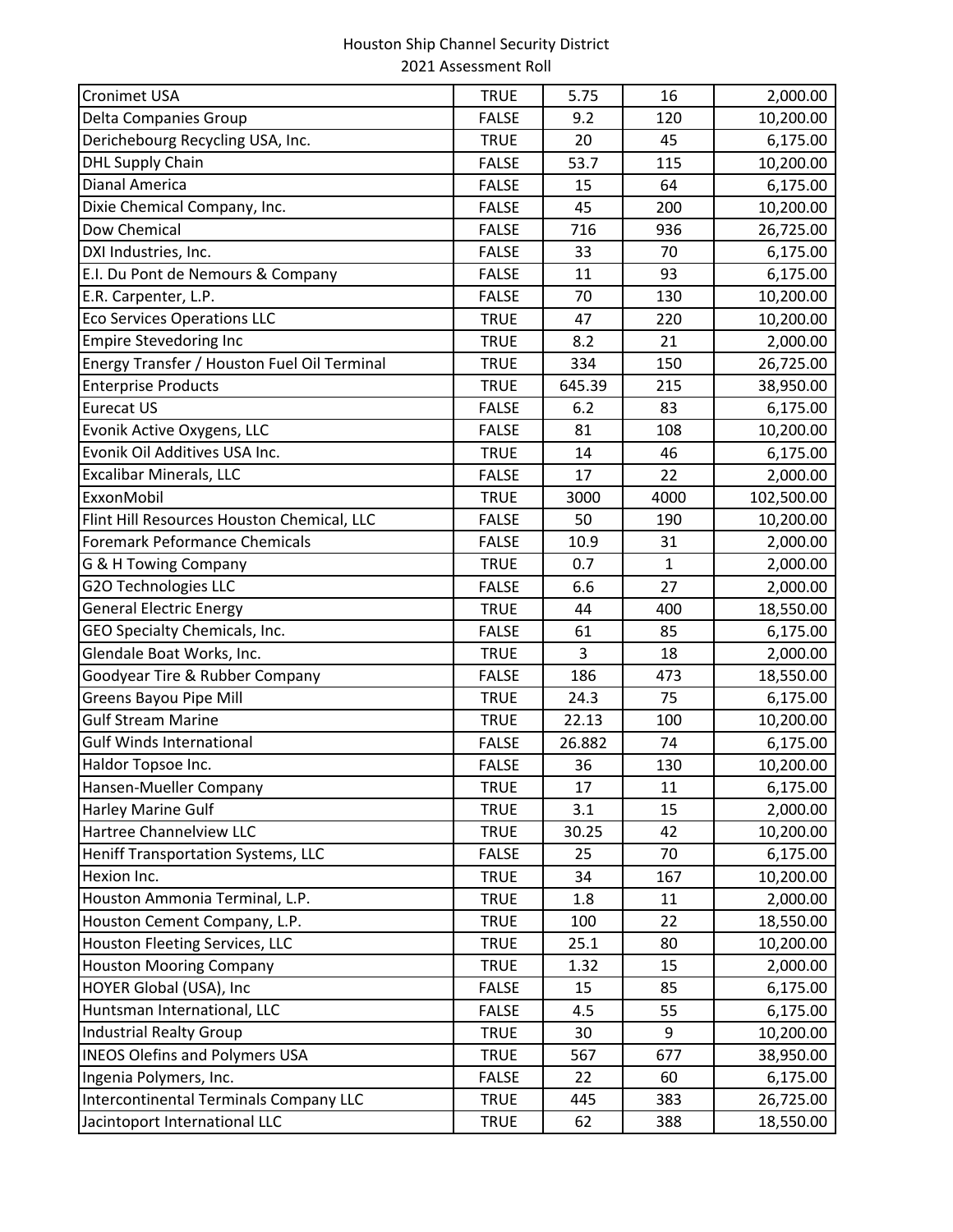| JST Global, LLC                              | <b>TRUE</b>  | 13       | 40             | 6,175.00   |
|----------------------------------------------|--------------|----------|----------------|------------|
| JX Nippon Chemical Texas, Inc.               | <b>FALSE</b> | 25       | 135            | 10,200.00  |
| Kaneka North America LLC                     | <b>FALSE</b> | 200      | 400            | 18,550.00  |
| <b>Katoen Natie</b>                          | <b>FALSE</b> | 100      | 140            | 10,200.00  |
| Kinder Morgan Gulf Bulk Region Terminals     | <b>TRUE</b>  | 342      | 151            | 26,725.00  |
| Kinder Morgan Liquid Terminals               | <b>TRUE</b>  | 672.5    | 369            | 38,950.00  |
| Kirby Inland Marine                          | <b>TRUE</b>  | 320.261  | 380            | 26,725.00  |
| K-Solv, LP                                   | <b>TRUE</b>  | 5        | 52             | 6,175.00   |
| Kuraray America Inc.                         | <b>TRUE</b>  | 174      | 557            | 26,725.00  |
| La Porte Rail and Terminal LLC               | <b>TRUE</b>  | 476      | 129            | 26,725.00  |
| LaFargeHolcim (US) Inc                       | <b>TRUE</b>  | 50       | 26             | 18,550.00  |
| Lansing Trade Group, LLC                     | <b>TRUE</b>  | 20       | 60             | 6,175.00   |
| <b>LBC Houston</b>                           | <b>TRUE</b>  | 200      | 175            | 26,725.00  |
| <b>LCY Elastomers</b>                        | <b>FALSE</b> | 57       | 120            | 10,200.00  |
| <b>Lubrizol Corporation</b>                  | <b>FALSE</b> | 436      | 1144           | 38,950.00  |
| Lummus Technology                            | <b>FALSE</b> | 12.5     | 100            | 10,200.00  |
| LyondellBasell                               | <b>TRUE</b>  | 15428.96 | 4915           | 102,500.00 |
| Magellan Midstream Partners, L.P.            | <b>TRUE</b>  | 196      | 82             | 26,725.00  |
| Manchester Terminal, LLC                     | <b>TRUE</b>  | 72       | 6              | 18,550.00  |
| <b>Marathon Pipeline</b>                     | <b>FALSE</b> | 50       | 23             | 2,000.00   |
| John W, Stone Oil Distributor, L.L.C.        | <b>FALSE</b> | 5.5      | 24             | 2,000.00   |
| Matheson                                     | <b>TRUE</b>  | 48.69    | 8              | 10,200.00  |
| Messer                                       | <b>FALSE</b> | 22.525   | 64             | 6,175.00   |
| Monument Chemical Houston, LLC               | <b>TRUE</b>  | 109      | 252            | 18,550.00  |
| Motiva Enterprises, LLC, Pasadena Terminal I | <b>FALSE</b> | 7.8      | 9              | 2,000.00   |
| <b>New Market</b>                            | <b>TRUE</b>  | 206      | 1134           | 38,950.00  |
| Nissan Chemical America                      | <b>FALSE</b> | 13       | 17             | 2,000.00   |
| Noltex, LLC                                  | <b>FALSE</b> | 16       | 160            | 10,200.00  |
| Nouryon Functional Chemicals LLC             | <b>FALSE</b> | 71.52    | 332            | 18,550.00  |
| <b>NRG Energy LLC</b>                        | <b>TRUE</b>  | 235      | 1              | 26,725.00  |
| Nu Star Energy                               | <b>TRUE</b>  | 4.6      | $\overline{2}$ | 2,000.00   |
| O'Rourke Petroleum                           | TRUE         | 0.5      | 8              | 2,000.00   |
| <b>Odfjell Terminals</b>                     | <b>TRUE</b>  | 79       | 130            | 18,550.00  |
| Oil States International                     | <b>TRUE</b>  | 22       | 40             | 6,175.00   |
| Old River Shipbuilding and Repair LTD        | <b>TRUE</b>  | 1.1      | 10             | 2,000.00   |
| Oxy Vinyls, L.P.                             | <b>TRUE</b>  | 763      | 974            | 38,950.00  |
| <b>Patterson Tubular Services</b>            | <b>TRUE</b>  | 159      | 91             | 26,725.00  |
| PCI Nitrogen, L.L.C.                         | <b>TRUE</b>  | 498.6    | 137            | 26,725.00  |
| Pelican Asphalt Company, LLC                 | <b>TRUE</b>  | 4.7      | 10             | 2,000.00   |
| Phillips Texas Pipeline Company              | <b>FALSE</b> | 7        | 11             | 2,000.00   |
| Powell Industries                            | <b>TRUE</b>  | 63.3     | 45             | 18,550.00  |
| Praxair, Inc.                                | <b>FALSE</b> | 16.5     | 75             | 6,175.00   |
| Reagens USA, Inc.                            | <b>FALSE</b> | 13       | 49             | 6,175.00   |
| <b>Reagent Chemical and Research</b>         | <b>FALSE</b> | 4.5      | 15             | 2,000.00   |
| Reterra                                      | <b>FALSE</b> | 13       | 20             | 2,000.00   |
| <b>Richardson Companies</b>                  | <b>TRUE</b>  | 87.836   | 147            | 18,550.00  |
| S.I Enterprises, L.L.C.                      | <b>FALSE</b> | 38       | 151            | 10,200.00  |